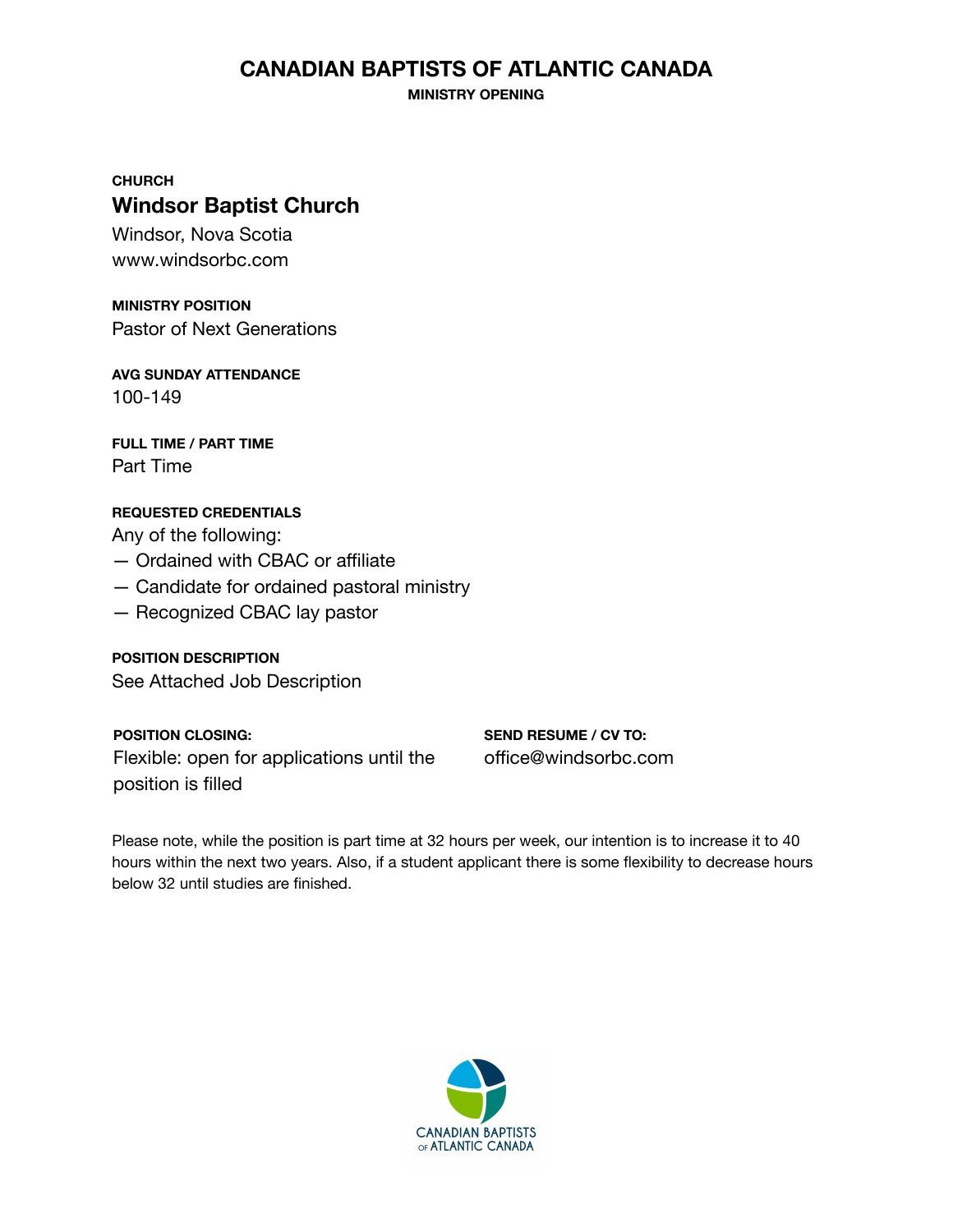# Pastor of Next Generations Windsor Baptist Church *Job Description*

#### Purpose

The Pastor of Next Generations exists to assist parents in the spiritual formation of their children and youth in an intergenerational approach by providing programs and engaging in relationships both inside and outside of the church where all are encouraged to live and love like Jesus.

## Job Details

-Accountable to and working under the supervision of the Lead Pastor and Leadership Board.

-Openness to dream and craft a new future for Windsor Baptist Church.

-Network with other Youth Pastors/Leaders in Hants County.

-Use of social media to connect with people, especially teens.

-Oversight of budget items pertaining to position.

-Initiate, develop, and evaluate programs and internal structures as needed.

-Intentionally relational in approach.

-Recruitment, discipleship, and training of people to enhance ministry effectiveness.

-Intentionally missional in vision and ministry.

-Attendance at meetings as required.

-Other duties as required.

# Qualifications

-A love for Christ and His Church.

-A sense of calling from God to Pastoral Ministry and this position.

-Embodies the qualifications for Pastoral Ministry in our present day as instructed by the Apostle Paul (1 Timothy 3:1-7).